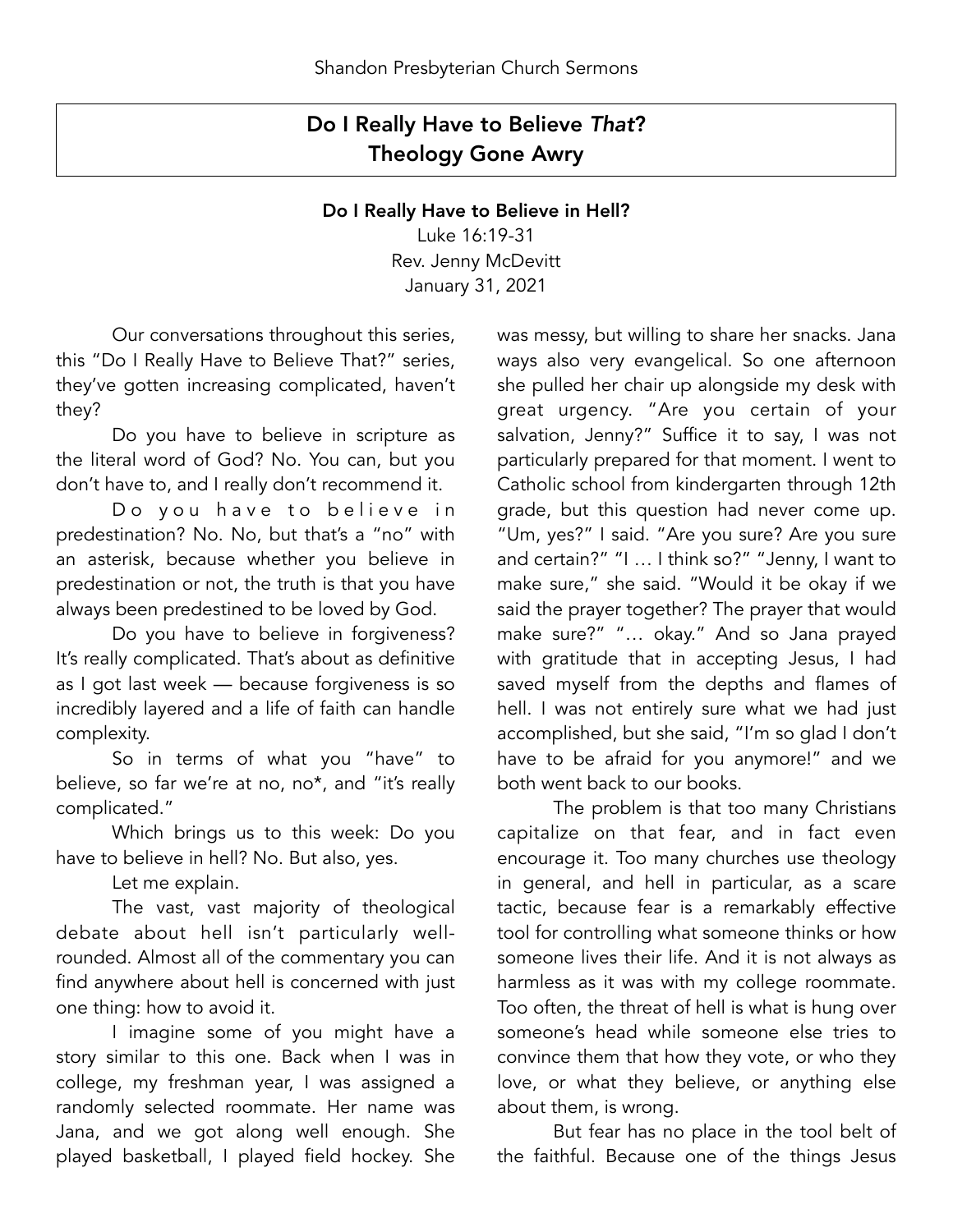said more than anything else was, "Do not be afraid." He came to alleviate our fear, not to manipulate it. Jesus never once scared anyone into following him. It was never about the fear he could instill. It was always and only about the life he could offer.

 So then what are we to make of scripture's references to hell, especially the words that come out of Jesus' own mouth? It's a fair question.

 The word "hell" shows up 12 times in the New Testament. Eleven of those 12 times are from Jesus. And when Jesus talks about hell, he almost always uses the Greek word "gehenna." If you chase "gehenna" down to it's most basic meaning, you learn that Gehenna was the name of a place, a specific, tangible, historically verified place. It was a valley, a deep valley, on the southwest side of Jerusalem. And that valley, in the centuries before Jesus, was used as a place for ritual sacrifices. But city officials found that displeasing, and so they decided to repurpose the valley into the only thing that could both fill up that kind of space and keep people away from it at the same time.

 The valley of Gehenna became the local garbage dump.

 A valley carved into the earth by time where trash was collected and fires were kept burning around the clock in order to keep the amount of trash under control. A place where wild animals would fight over scars of food found at the edges, snapping and gnashing their teeth at one another. A place where no one of any means wanted to be, so by default, a place where the outcast and the lowly, the last and the least, found themselves stranded when every other option had been exhausted.

 That is what Jesus is referring to when he uses the word "gehenna."

 The other word Jesus uses is Hades. He only uses it a couple of times, but one of those times is in our reading for today. It's in the parable Jesus tells about the rich man and Lazarus.

 You heard Sam read it. There is an incredibly rich man: he wears purple every day and he feasts extravagantly every day. Here's what else happens every day: a poor man named Lazarus, who is starving to death and covered in sores, sits outside the rich man's gates. That's all we hear about their lives.

 In death, angels come for Lazarus, who is taken to heaven where he is greeted by none other than Abraham himself. The rich man is taken to Hades, where he suffers mightily. In the midst of his distress, he looks up and notices Abraham and Lazarus, far away, but within sight. So he calls out, "Abraham, Father Abraham, have mercy on me, and send Lazarus there to fetch me some cool water, because maybe you haven't noticed, but I'm burning up over here."

 And Abraham says, "O child, no. No," he says, "because do you remember how you lived? You had all sorts of good things and Lazarus had absolutely nothing, so now he is the one in comfort and you are the one in agony."

 I know. It's a hard story. But look at it with me again.

 The first time the rich man sees Lazarus in any capacity at all is after they have both died. When all of a sudden, the rich man, who previously wanted for nothing, needs something. Prior to that, their paths crossed every day one their lives. The text is clear about that. And every day, the rich man looked right past him. The rich man's sin wasn't the fact that he was rich. There is no direct critique of his wealth in this story. And his sin wasn't that he was cruel to Lazarus. It wasn't that he looked Lazarus in the eyes and said, "No, I will not share what I have with you." His sin was that he never looked at Lazarus at all.

 Do you remember what Elie Wiesel once said? Having survived the Holocaust, this was his observation: "The opposite of love is not